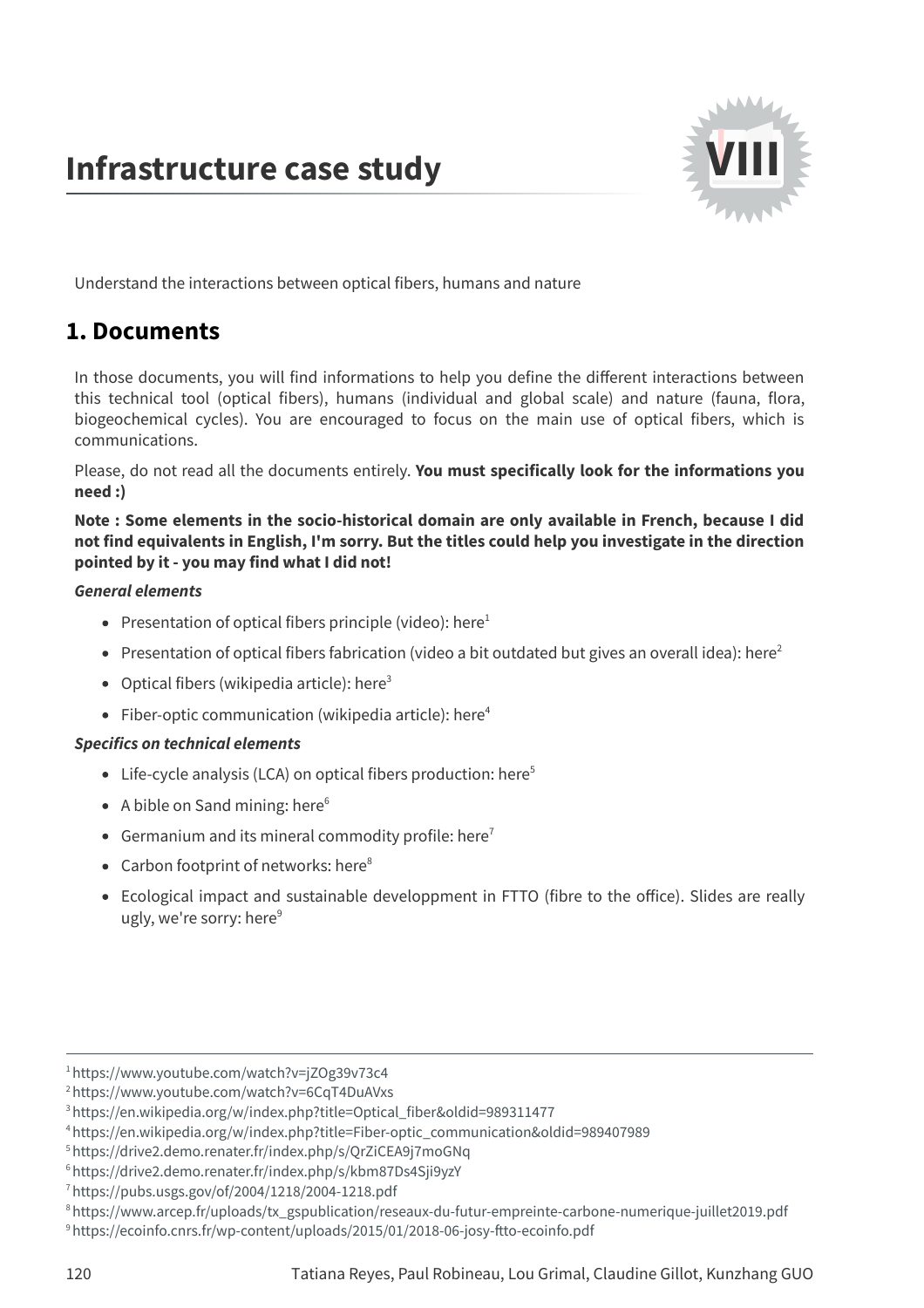#### **Specifics on socio-historical elements**

- Overall review of technial history of optical fibers: [here](https://drive2.demo.renater.fr/index.php/s/SB5BDqHKLJdozfR) 1
- Optical fibers at end of last century (the telecom boom, bubble, bust): [here](https://drive2.demo.renater.fr/index.php/s/2mMirqM4PrY4Kmj) $^2$
- The global challenges imbricated within sand use : [here](https://drive2.demo.renater.fr/index.php/s/roCcdDQB34wcjg9) $^{\rm 3}$
- Geopolitics of the submarine network of optical fibers: [here](https://drive2.demo.renater.fr/index.php/s/HFQe84J8s896icp) <sup>4</sup> & [here](https://drive2.demo.renater.fr/index.php/s/kK3Wkw3Rki987We) 5
- Economical activity linked to public investment in optical fibers: [here](https://drive2.demo.renater.fr/index.php/s/DiLESwFPtY7GDnD) 6
- A bible on the sociology of the digital (at all scales!): [here](https://drive2.demo.renater.fr/index.php/s/NdXcqzaDGffpxSg) $^7$
- Material socio-history of high frequency trading:

[here](https://drive2.demo.renater.fr/index.php/s/AsEF2yHANWf9iBZ) 8

You can of course look for other sources of course to find information on optical fibers, but this should cover pretty much everything on the communication use of optical fibers. Good luck!

## **2. What to do**

You don't have any lecture for this week. You only have some practical work to do with the previous lecture.

By project groups, try to build a little model of the interactions between human, nature and optical fibers along all the life cycle. It is a complementary point of view: last week, smartphones were a technical system with mostly complex internal structure and complex direct uses by individuals; this time, you'll work on a technical system with a quite simple internal structure and used mostly as an infrastructure for individual uses – which imply different HSN relations at different scales. You need to provide a table (the famous table you now know well!) with the different interactions.

2 mandatory rules to respect :

- Make sentences while completing the table (because when you only put words, I cannot always guess what you mean). Your table has to be understandable.
- Put sources for the different elements you add to the table.

<sup>1</sup><https://drive2.demo.renater.fr/index.php/s/SB5BDqHKLJdozfR>

<sup>2</sup><https://drive2.demo.renater.fr/index.php/s/2mMirqM4PrY4Kmj>

<sup>3</sup><https://drive2.demo.renater.fr/index.php/s/roCcdDQB34wcjg9>

<sup>4</sup><https://drive2.demo.renater.fr/index.php/s/HFQe84J8s896icp>

<sup>5</sup><https://drive2.demo.renater.fr/index.php/s/kK3Wkw3Rki987We>

<sup>6</sup><https://drive2.demo.renater.fr/index.php/s/DiLESwFPtY7GDnD>

<sup>7</sup><https://drive2.demo.renater.fr/index.php/s/NdXcqzaDGffpxSg>

<sup>8</sup><https://drive2.demo.renater.fr/index.php/s/AsEF2yHANWf9iBZ>